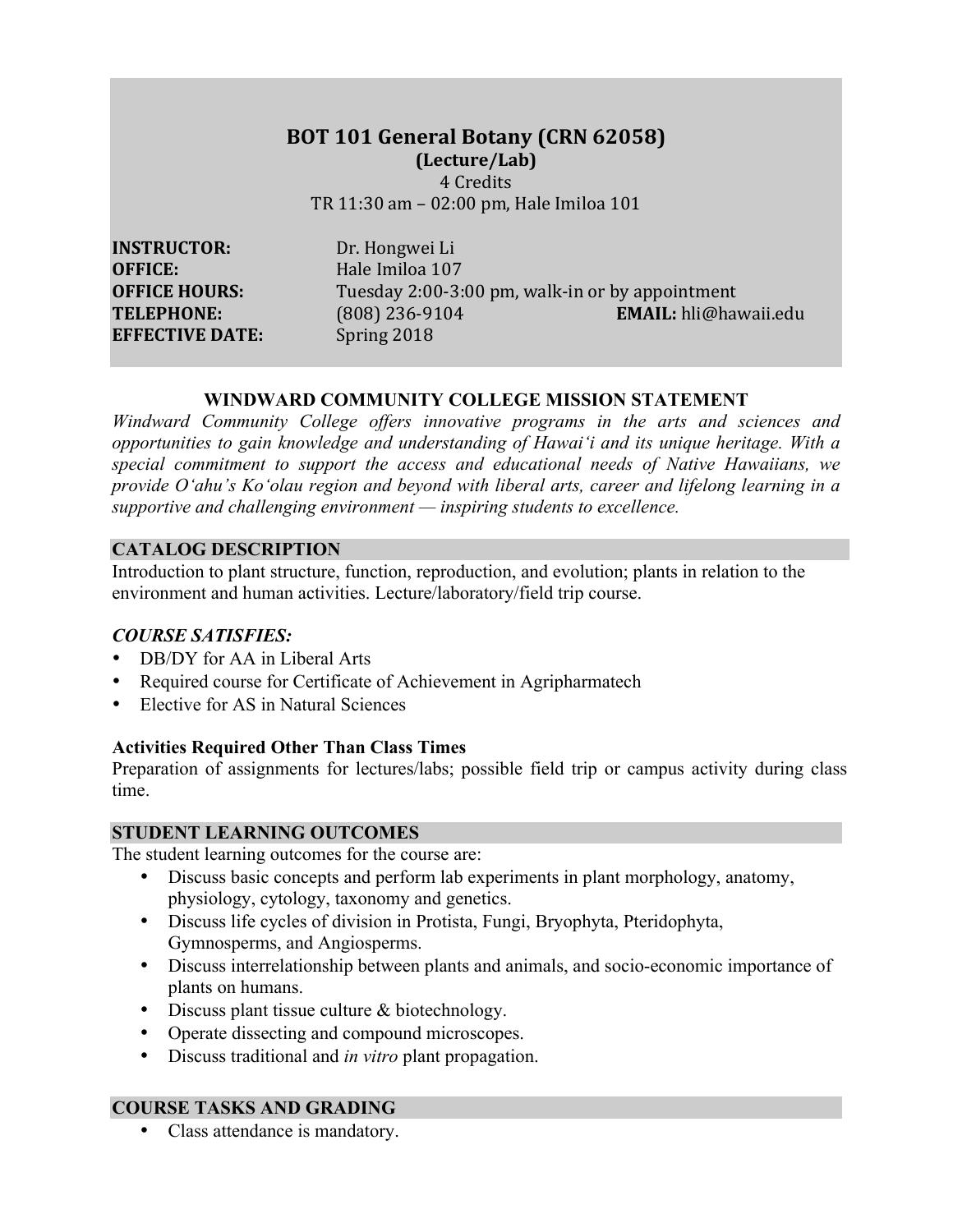• Students are expected to read the assigned chapters before coming to class.

## **Exams**

- *Midterm Exams:* There are two midterm exams, and each includes contents from both lectures and labs.
	- $\circ$  Make-up exam: make-up exam will be permitted only when there is a legitimate excuse (such as illness or emergency; doctor's note is required).
- *Final Exam:* is accumulative, includes contents from lectures and labs. *No early or make-up exam for the final.*

## **Quizzes/assignments**

• There are 5 quizzes/assignments will be given, and the time and content will be announced in class.

## **Lab Reports**

• The content of a lab report includes Title, Introduction, Materials and Methods, Results and Discussions. The lab reports are due before each midterm.

## **Presentation on a course-based research project:**

• Conduct research on a given topic and present in class.

# **Grading**

| <b>Tasks</b>                | <b>Possible Points</b> |
|-----------------------------|------------------------|
| Quizzes / Assignments $(5)$ | 100                    |
| Midterm Exam (2)            | 200                    |
| Final Exam                  | 150                    |
| Lab Reports                 | 100                    |
| <b>Project Presentation</b> | 50                     |
|                             |                        |
| Total possible points       |                        |

• Grading is based on the percentage of total points earned. Final Grades will be assigned as follows:

| A $90-100\%$    | $B = 80 - 89\%$ |                |
|-----------------|-----------------|----------------|
| $C = 70 - 79\%$ | D $60 - 69\%$   | $F = 0 - 59\%$ |

I (incomplete) grade is given at the instructor's option when a student has failed to complete a small part of a course because of circumstances beyond his or her control. The student is expected to complete the course by the designated deadline in the succeeding semester. If this is not done, the I grade will revert to the contingency grade identified by the instructor.

# **LEARNING RESOURCES**

## **Required Textbook**

Introductory Botany Plants, People, and the Environment. L. Berg, 2008, 2<sup>nd</sup> edition.

# **Lecture / Lab materials**

https://laulima.hawaii.edu/

# **DISABILITIES ACCOMMODATION STATEMENT**

*If you have a physical, sensory, health, cognitive, or mental health disability that could limit your ability to fully participate in this class, you are encouraged to contact the Disability Specialist Counselor to discuss reasonable accommodations that will help you succeed in this class. Ann Lemke can be reached at 235-7448, lemke@hawaii.edu, or you may stop by Hale 'Akoakoa 213 for more information.*